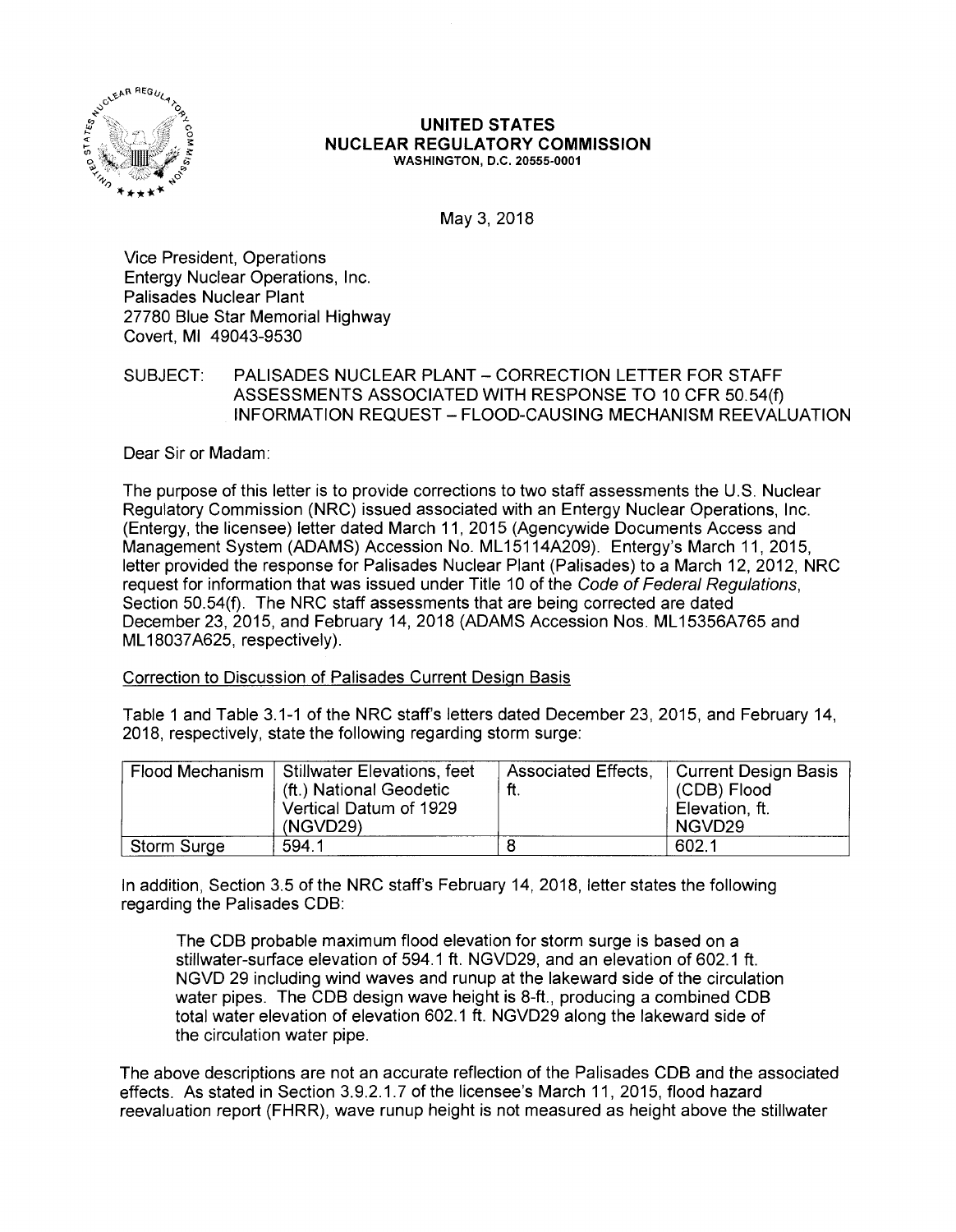elevation but is instead measured from the ground elevation near the Screenhouse/lntake Structure.

Table 1 and Table 3.1-1 of the **staff's** assessment dated December 23, 2015, and February 14, 2018, respectively, are corrected as follows:

| <b>Flood Mechanism</b>                                                                  | <b>Stillwater Elevation,</b><br>ft. National Geodetic<br><b>Vertical Datum of</b><br>1929 (NGVD29) | Associated<br>Effects, ft.                 | <b>Current Design Basis</b><br>(CDB) Flood Elevation, ft.<br>NGVD29 |
|-----------------------------------------------------------------------------------------|----------------------------------------------------------------------------------------------------|--------------------------------------------|---------------------------------------------------------------------|
| Storm Surge at the<br>Screenhouse/Intake<br>Structure                                   | 594.1                                                                                              | 8<br>(See Note 1)                          | 602.4<br>597.0 (See Note 1)                                         |
| Storm Surge at<br>locations other than at<br>the Screenhouse/Intake<br><b>Structure</b> | 594.1                                                                                              | Not included<br>in the CDB<br>(See Note 2) | 602.1<br>594.1                                                      |

Note 1: The licensee's COB includes an evaluation of wave runup (associated effects) at the Screenhouse/lntake Structure. The wave runup is estimated as 8 ft. above the ground surface elevation at that location (elevation 589.0 ft. NGVD29). This results in a maximum COB elevation of 597.0 ft. NGVD29 at the Screenhouse/lntake Structure.

Note 2: The Screenhouse/lntake Structure was the focal point of the COB analysis for the storm surge flood-causing mechanism. Associated effects were only calculated at this structure. At other locations, the Palisades COB elevation for the storm surge flood-causing mechanism is equal to the stillwater elevation.

The staff also corrects Section 3.5 of the February 14, 2018, letter with the following replacement text:

The Palisades COB includes an evaluation of the dynamic effect of wave run-up to a height of 597.0 ft NGVD29 at the Screen House/Intake Structure, which is capable of withstanding the loads. The COB for Palisades evaluated the impact of stillwater storm surge flooding of 594.1 feet on the safety-related service water pumps. The licensee concluded that the service water pumps would be able to perform their intended safetyrelated function under these flooding conditions.

The staff notes that Table 2, and Table 4.1-1, of the staff's assessment letters dated December 23, 2015, and February 14, 2018, remain correct and are unchanged. These tables provide information regarding the reevaluated hazard elevations for flood-causing mechanisms not bounded by the Palisades COB and include the following information: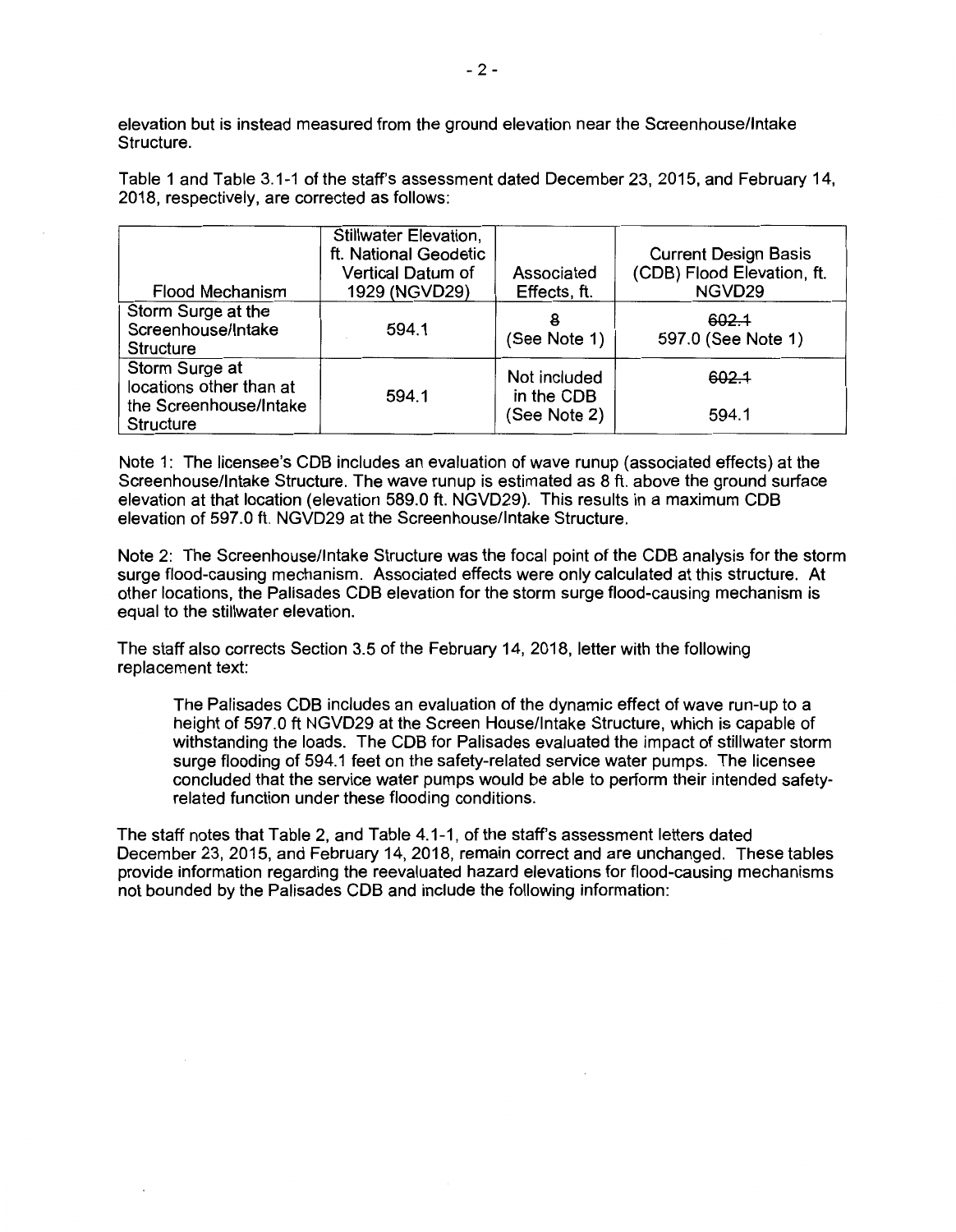| <b>Flood Mechanism</b>                                                                           | Stillwater<br>Elevations, ft.<br>NGVD29 | Associated<br>Effects, ft. | <b>Reevaluated Hazard</b><br>Elevation, ft.<br>NGVD29 |
|--------------------------------------------------------------------------------------------------|-----------------------------------------|----------------------------|-------------------------------------------------------|
| <b>Storm Surge (H.4 Combined)</b><br>Flood Event): Lakeward of<br><b>Circulation Water Pipes</b> | 593.9                                   | 8.3                        | 602.2                                                 |
| <b>Landward of Circulation Water</b><br><b>Pipes</b>                                             | 593.9                                   | 0.4                        | 594.3                                                 |
| Landward of Turbine Building                                                                     | 593.9                                   | 0.4                        | 594.3                                                 |
| North of Turbine Building                                                                        | 593.9                                   | 1.1                        | 595.0                                                 |

The licensee is expected to apply information contained in Table 2 and Table 4.1-1 associated with a storm surge flood-causing mechanism as part of their flooding mitigation strategies assessment, and the flooding focused evaluation or integrated assessment, as appropriate.

## Correction to Table 3.2-1 of the Staff Assessment Dated February 14, 2018

Table 3.2-1 of the staff assessment dated February 14, 2018, is corrected as follows regarding Manhole #4:

| ID<br>Number | Description                                        | Ground<br>Surface<br>Elevation,<br>ft.<br>NGVD29 | Maximum<br>Flood<br>Elevation,<br>ft.<br>NGVD29 | Maximum<br>Flood<br>Depth, ft. | Time to<br>Maximum<br>Flood<br>Elevation<br>(hours) | Bounded (B) or<br>Not Bounded (NB) |
|--------------|----------------------------------------------------|--------------------------------------------------|-------------------------------------------------|--------------------------------|-----------------------------------------------------|------------------------------------|
| 28           | Manhole #4<br>(East of<br>Containment<br>Building) | 623.9                                            | 626.1                                           | 2.2                            | 0.5<br>0.2                                          | <b>NB</b>                          |

The staff found the licensee estimate of the time to maximum flood elevation for this location to be reasonable. This duration is 0.2 hours, not 0.5 hours as previously reported.

If you have any questions, please contact me at (301) 415-1132 or via e-mail at Joseph.Sebrosky@nrc.gov.

Sincerely

Joseph M. Sel rosky, Senic Project Manager Beyond-Design-Basis Management Branch Division of Licensing Projects Office of Nuclear Reactor Regulation

Docket No. 50-255

cc: Distribution via Listserv